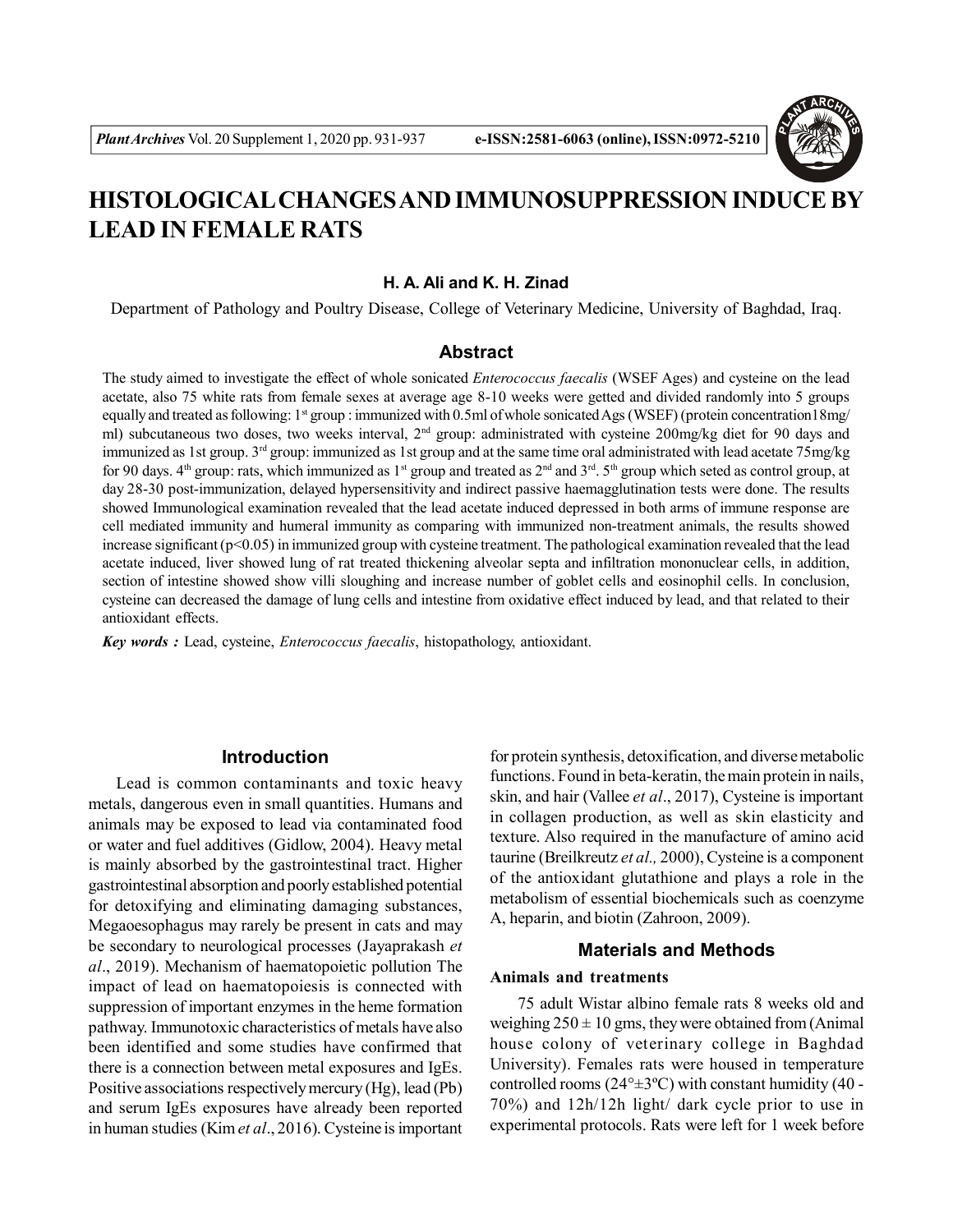experimentation to adapt the laboratory conditions. Experimental Animals were treated as following :

- 1. 1<sup>st</sup> group was immunized with sonicated *Enterococcus faecalis* (WSEF Ages), two doses, with two weeks intervals.
- 2.  $2^{\text{nd}}$  group was immunized as in 1<sup>st</sup> group and at the same time it was given daily cysteine, via oral route 200mg\kg, b.w for 90 days.
- 3.  $3<sup>rd</sup>$  group was immunized as in  $1<sup>st</sup>$  group and administrated with the Lead acetate is produced by (Estrin fine chemicals LTD, Italy), supplied in granular form in a dose of 75 mg / kg b. w. (Batra *et al*., 2004), and dissolved in distilled water.
- 4.  $4<sup>th</sup>$  group was immunized as in  $1<sup>st</sup>$  group and administrated with lead acetate as in 3rd group and treated with cysteine as in 2nd group
- 5.  $5<sup>th</sup>$  group was administrated daily with 0.3 ml of sterile normal saline orally for 90 days and it was served as control group.

Group Cysteine group treated with 200 mg/kg/rat of cysteine. All treatments were for 90 days. The Lead acetate is produced by (Estrin fine chemicals LTD, Italy), supplied in granular form in a dose of 75 mg/kg b. w. (Batra *et al*., 2004) and dissolved in distilled water. The cysteine was purchased from the local market. Lead acetate at a dose of 75 mg/Kg.BW. has been given as a solution which prepared by dissolving of 3 grams of lead acetate in sterile distilled water then completed to 400 ml. This dose of 75 mg/kg.BW of lead acetate has been used by previous studies to show the toxic effects of lead poisoning (zahroon, 2009). L-cysteine was used in a dose of 200 mg/Kg. BW. (Appel *et al*., 2006) and prepared by dissolving of 600 mg of pure L-cysteine in a sterile distilled water and completed to 30 ml. The prepared drug was given orally by using stomach tube at a dose level of 1 ml/100g.BW. Animal sacrifice and collection of samples: Blood samples were collected at the end of the experiment via cardiac puncture from each anaesthetized rat (Ketamin hydrochloride with Xylazin) after fasting 8-12 hours, using disposable syringes. Samples were centrifuged at 3500 rpm for 15 minutes, then the clear serum was collected in sterilized disposable plastic tubes and stored in a freezer set at -20ºC for subsequent measurement of ALT and AST in serum is done by using of AST and ALT kits (Reitman, 1957) depending on the following reactions. Biochemical Analysis of Plasma Samples. Total bilirubin (TB) determinations in plasma were total bilirubin, in the presence of a suitable solubilizing agent is coupled with a diazonium ion in a strongly acidic medium. acid Bilirubin

+ diazonium ion azobilirubin The color intensity of the red azo dye formed is directly proportional to the total bilirubin and can be determined photometrically (Kirk, 2008). Total Protein Extracts Total protein in serum can be measured by a variety of methods, including chemical methods, turbidimetry and nephelometry, The most widely used is a method based on the biuret reaction (Yýlmaz *et al*., 2004).

### **Histopathological study**

The intestine and lung of different groups were removed and fixed in 10% formal saline. Paraffin sections of 5 nm thick, were routinely stained with haematoxylin and eosin (H&E) (Luna, 1968) and assessed in a light microscope (CYAN, China).

## **Statistical analysis**

Statistical analysis was done using the ANOVA and test for comparison of data in the control group with the experimental groups. The results were expressed as mean  $\pm$  S.E.M (standard error of means). P-value less than 0.05 were considered significant and are written in the parentheses (SAS, 2001).

# **Results**

### **Foot pad - Delayed type hypersensitivity (DTH)**

Results at 24hrs. post-inoculation reveals that mean values of foot pad thickness against WSEFAg when in the 2nd group  $(2.22\pm0.30)$  were twice as high than those in the 1st group  $(1.82\pm0.31)$ , 3rd group  $(1.41\pm0.25)$  and 4th group  $(1.7\pm0.15)$ . All of these values decreased at 48hrs. The major qualities of the 2nd group at this period (48hr. sub-inoculation)  $(2.12\pm0.48)$  also were larger than for the 1st group  $(1.46\pm0.90)$ , the 3rd group  $(1.05\pm1.30)$ and the 4th group  $(1.30\pm0.52)$  shown in the table 1.

## **Passive Haemagglutination Test**

Humoral reaction was detected in vaccinated individuals (4 rats in each group) with WSSTAgs (without millipore filtering). Table 2 did show that mean titers of antibodies significantly increased ( $p \le 0.05$ ) in the vaccinated groups 1st (480  $\pm$  198.12) and 2nd (768  $\pm$ 147.8) and 3rd (105.5  $\pm$ 1.5) simultaneously. There was a labeled decline in titration of antibodies and lastly both the 4th group ( $282 \pm 11.31$ ) was slightly greater than the whole 3rd group and lower than the 1st and 2nd group. While the 5th group (as control group) actually showed no titer antibody rate  $(0 \pm 0)$ .

#### **Histopathological**

The histopathological study of both immunized activated lymphoid follicls and control group rats' have a normal histology of lung and small intestine. lead acetate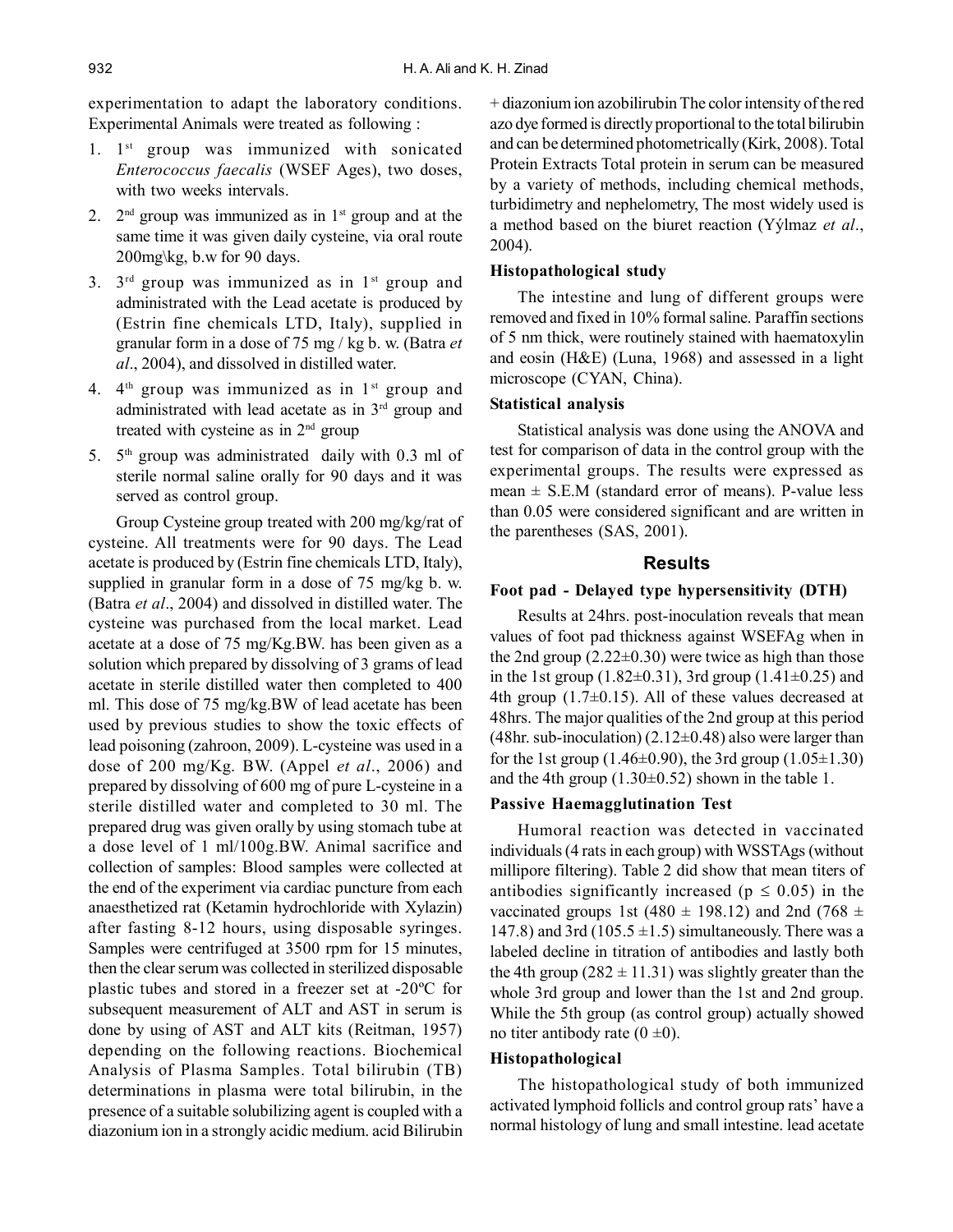

**Fig. 1 :**Lesions section of lung of rat treated with 75 mg/ Kg.BW/day of lead acetate for 90 days show thickening alveolar septa and infiltration mononuclear cells  $($   $\rightarrow$   $)$ and congestions (H  $& E X 400$ ).



- **Fig. 3 :**Main lesions of intestine of rat treated with 75 mg/ Kg.BW/day of lead acetate for 90 days show villi sloughing and epithelial cells damage and congestions  $(\leftrightarrow)$  (H & E X 200).
- **Table 1 :**Mean scores of the foot pad density of the animal after 28 days of vaccination.

| Group          | Foot pad thickness (mean $\pm$ SE) |                  |  |
|----------------|------------------------------------|------------------|--|
|                | 24 hr.                             | 48 hr.           |  |
| G1             | $B1.82 \pm 0.31$                   | $B1.46 \pm 0.90$ |  |
| G <sub>2</sub> | $A2.22 \pm 0.30$                   | $A2.12\pm0.48$   |  |
| G <sub>3</sub> | B1.41±0.25                         | $C1.05 \pm 1.30$ |  |
| G <sub>4</sub> | Bc $1.7 \pm 0.15$                  | $B1.30 \pm 0.52$ |  |
| G5             | $E0 \pm 0$                         | $D0\pm 0$        |  |

Different capital letters means significant  $(p<0.05)$  results between groups.

feeding group rat lung showed congested blood vessels with infiltration inflammatory cells (fig. 1), while the main lesions in immunized group was lung thickening of lymphoid tissues (fig. 2). Small intestine and its disruption



**Fig. 2 :**Histopathological section of lung of rat treated with 75 mg/Kg.BW/day of lead acetate and 200 mg/Kg.BW/ day of cysteine for 90 days show thickening of lymphoid tissues  $($   $\longrightarrow$   $)$  (H & E X 400).



- **Fig. 4 :**Main lesions of intestine of rat treated with 75 mg/ Kg.BW/day of lead acetate for 90 days show villi sloughing and increase number of goblet cells and eosinophil cells  $(\leftrightarrow)$  (H & E X 200).
- **Table 2 :**Mean antibody titer values and principles in immunized and control-negative groups 30 days only after immunization.

| Group       | <b>Treated</b>                | $Mean \pm SE$         |
|-------------|-------------------------------|-----------------------|
| $1st$ group | Immunization only             | B490.0±13.24          |
| $2nd$ group | Immunization + cystein        | A789.0±43.31          |
| $3rd$ group | Immunization + lead           | $D$ 108.0 $\pm$ 4.42  |
| $4th$ group | Immunization + cystein + lead | $C$ 326.6 $\pm$ 15.74 |
| $5th$ group | Negative control              | $0 \pm 0$             |

The distinctly different vertical letters written refer to the important variations at ( $p \le 0.05$ ).

reduces nutrients utilization and feed efficiency, regarding Pb-induced oxidative stress (fig. 3), in addition increase number of eosinophil's and goblets cells (fig. 4). Using cysteine as a protective agent with lead acetate in lung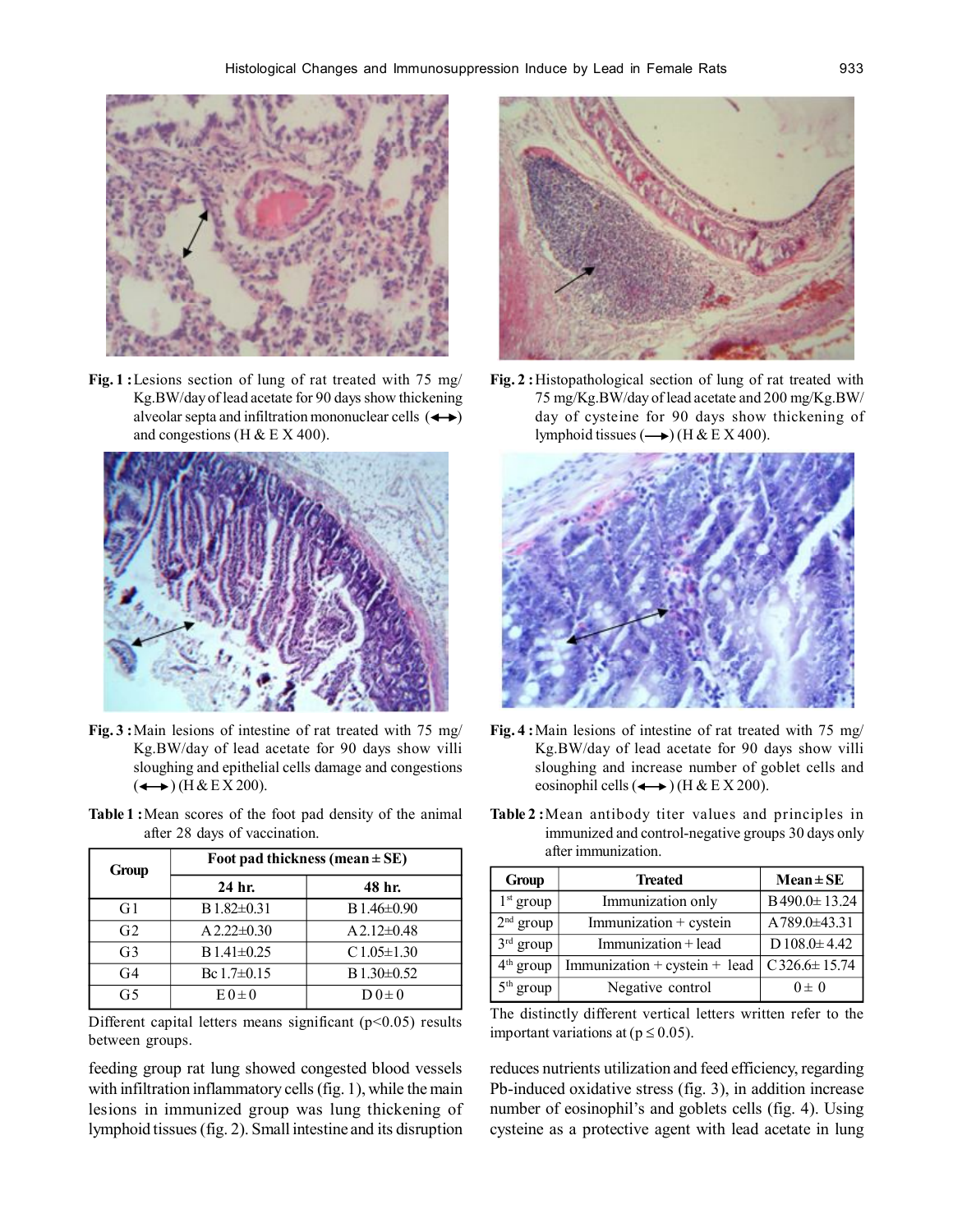and intestine appear pathological changes recorded in the viscera of the animals were less in severity compared with the toxic groups.

# **Discussion**

scientific study has shown that the whole ultrasonic *Enterococcus faecalis* antigens (WSEFAgs) overstimulated cell-mediated innate immune response in the 1st group (immunocompromised group), since DTH is a single arm of cell-mediated immune response mediated by  $CD4 + and CD8 + T$  cell cytokines (Theilacker *et al*., 2006). Outcome revealed that WSEFAgs sparked T helper1 (Th1) cells that naturally produce interferon gamma (IFNΔ), which is a powerful enhancer and activation of macrophages as well as other immune cells at the location of antigen immunization, this proof was shared with Masao *et al*. (2019), who observed that DTH reaction was used as a cell-mediated immune response marker and seems to be dependent on both T helper1 (Th1)-driven stimuli as well as cell recruitment and local chemotaxis.

Accumulation of immune cells as a outcome of lymphokines derived from the effector stage of the Th1 subset, which activates macrophages to generate monokines that cause and promote vasodilatation, the foot pad thickness that happens after inoculation of WSEF Ags may be caused by swelling of the blood vessels and highly vascularized exudates and Chemoattraction of immune cells to the foot of immunocompromised rats and these occurrences lead in significant swelling of inoculated locations during 24-48hrs. Post antigen awareness. Those same findings were endorsed by Dahliatul (2019), who confirmed that the growth of extremely enhanced macrophages depends on lymphokines synthesized by the Th1 subset and were linked with the onset of DTH. On the other side, the current research have shown that WSEFAgs contain all the antigens of *Enterococcus faecalis* and the sonication method has made, it much easier for the antigen presenting cells (APCs) to phagocyte and to destroy Ags and to show the significant histocompatibility class II (MHC II) on their surface. APCs and natural killer cells are therefore activated, which initiate the production of proinflammatory cytokines, including interleukin-12 (IL-12) and IFNΔ, which are essential in the innate immune response to influence intracellular pathogen disease. (Kretschmer *et al*., 2017).

In just the immunized 2nd group immunizing WSSTAg and injecting alpha lipoic acid (200mg\kg) orally once daily, the current research reported a significant increase in the foot pad density of more than 1st immunized group. immunomodulator, it can recruit both arms of immunity (CMI and HI) through direct and indirect effect (Sevgi *et al*., 2013).

In cell-mediated immunity, cysteine has a significant impact on both the maintenance of lymphocytes and increases the amount of interferon, which is a powerful enhancer and is accountable for recruiting macrophages and other immune cells to move to the Ags inoculation place Often, the impact of cysteine is defined by its capacity to improve T career cellular activity and could increase the antibody response because it is a disulfide molecule. Similarly, Parodi *et al*. (2007), who tried to prey for disulfide substances that could be administered as an immunostimulant to the skin and discovered that cysteine could increase the antibody reaction in it in vivo and in vitro mice.

Pranav (2011) also show that sulfur-containing molecules have an efficient immunostimulant that is great for medicinal use Penny (2015) imply that cysteine have been shown to strengthen the antibody reaction in immunodeficient animals. In particular, it has significant indirect immunological effects. The capacity to biosynthesize other intracellular antioxidants such as glutathione, vitamin C and vitamin E is due to cysteine **(**Minich and Brown, 2019). This proof was consistent with Tremellen (2019), which stated that cysteine could boost immunity via its role in the manufacture of other antioxidants such as plasma vitamin C amounts, maximum glutathione concentrations and complete blood thiol concentrations.

All the above antioxidants, especially glutathione, play a key role in cell-mediated immunity by increasing levels of cytokines such as IFNΔ, 1L-10, 1L-6, which induce the immune response of Th1 and increase the levels of T-assistant lymphocyte. As well Ghezzi *et al*. (2019); stated that glutathione provides an major role in cellmediated immunity Increased production of cytokines such as IFNΔ and 1L-10. Also, the 2nd group did show a marked increase in titer antibodies  $(768\pm147.8)$ , that may be due to immunization with WSEFgs, but also receiving alpha lipoic acid as an immune amplifier. The 3rd cluster immunizing with WSEFAg and receiving lead (orally) experienced a significant decline in foot pad density and antibody titer concentrations less than any other immunized group this results agreed with Mohamed *et al*. (2019). The indication for these outcomes is that the immunized animals of this group got lead acetate, that also acts as immunosuppressive agents that prevent the skin test and the antibody titer quality of this group.

The processes through which lead inhibits the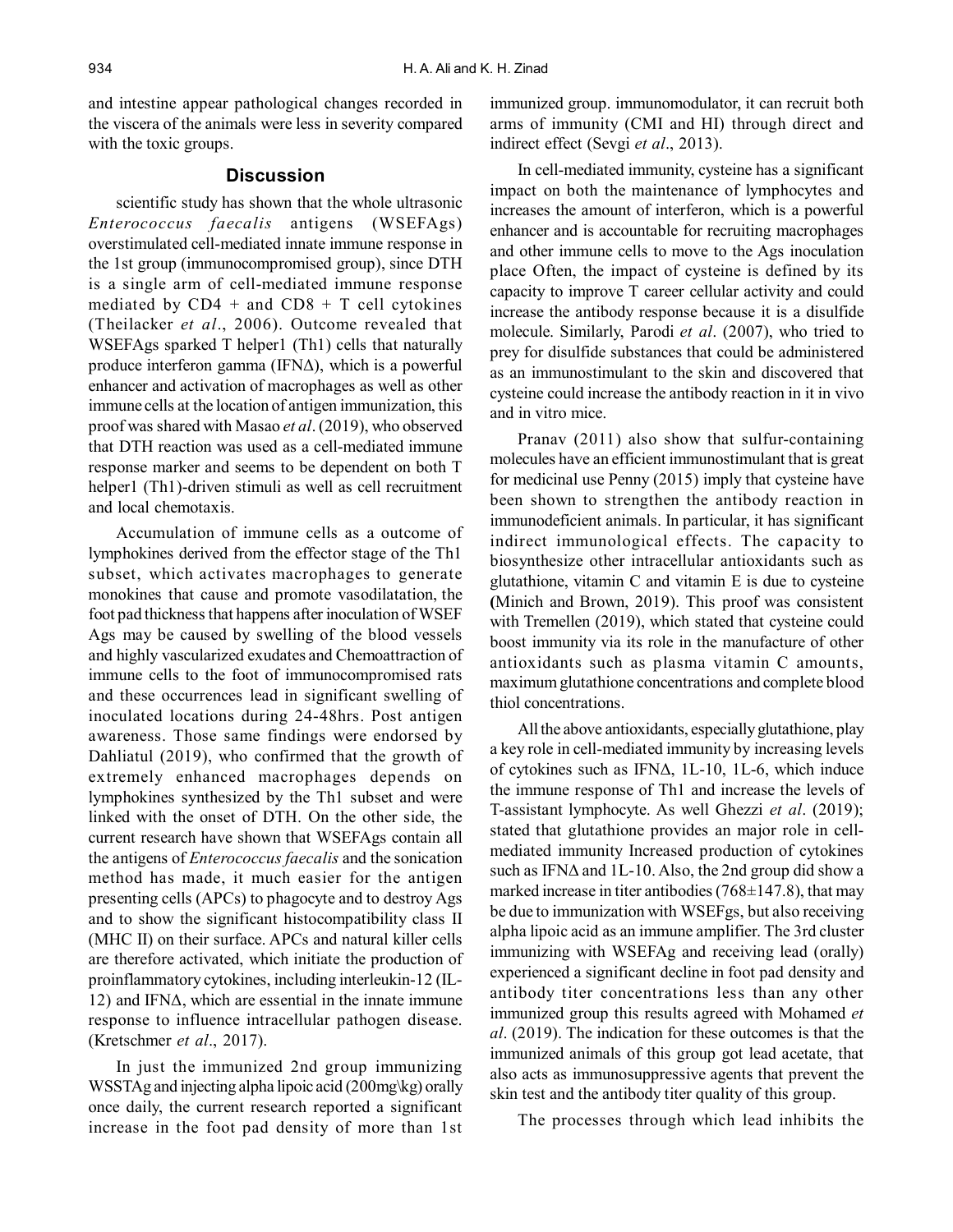immune response are by causing apoptosis of immune cells such as T cells, leading in a significant weakening of the immune system. This proof was consistent with Kelainy *et al*. (2019), who proposed which apoptosis could be an significant mechanism for lead-induced immune suppression Many mechanisms suggest the suppressive function of lead in immunity, which may decrease the amount of secreted cytokines by T cells that play an significant part in cell-mediated reaction and humoral reaction, such as TNF-alpha, IFNΔ, 1L-2, 1L-10, 1L-5 and 1L-4, proof agreed with Emilia *et al*. (2018), which proved that lead is exposed to people may cause immune suppression through Significant decreases in T cell proliferation owing to decreased levels of naturally produced T-cell cytokines (TNF-alpha, IFNΔ, 1L-2, 1L-10, 1L-5 and 1L-4). As well as Liao *et al.* (2015) have shown that both dermal and systemic immune dysfunction has been shown to be influenced by the heavy metals, *viz*., As, Cd, Pb and Hg are most toxic to all human beings, animals, fishes and environment. The excess levels of heavy metals cause severe toxicity. Though some heavy metals are essential for animals, plants and several other organisms, all heavy metals exhibit their toxic effects via metabolic interference and mutagenesis. The Pb and Hg cause severe toxicity in Both cutaneous and systemic immune dysfunctions have been shown, likely due to decreased expression of CD4 + cells, to be significant factors for the identification of antigens on the surface of virus-infected cells, the information did agree with Jarad (2012), who discovered that Leadinduced oxidative stress in blood and other soft tissues has been postulated to be one of the possible mechanisms of lead induced toxic effects interfered with T-cell activation, influencing the pathway of activation of the T-cell receptor. Lead acetate can suppress humoral immunity through inhibition of antibody-forming cell order to respond and cytotoxic result against T-cell precursors. This science was did agree with Dayong *et al*. (2019). It has been shown that B6C3F1 rodents given to a single dose of lead (75mg\kg) decreased the reaction of IgM and IgG antibody-forming cells, inhibited T-cell proliferation and macrophage functioning. Also, Emilia *et al*. (2018) reported immunological effects of lead compounds on mouse spleen cells *in vitro*.

The 4th group that was immunocompromised with WSEFAg and injected orally with cysteine also continued to receive lead (75mg\kg B.W orally) with a slightly better elevation than the 3rd immunized group in both foot pad and foot pad test results. Antibodies titer, but that the values of this group were less than 1st group and 2nd group. In addition to the immunization of mammals in this group with WSEFAg, the possible explanation for these results was that cysteine was expected to receive. Immunosuppressive adversely effect of lead, given the increase in both the foot pad and titer antibodies by the immune modulator influence of cysteine on the cellmediated order to respond And the humoral response. A certain evidence was congruent with Stefanie *et al*. (2019), which had shown that cysteine plays an immune amplifier effect. It also did agree with Panel *et al.* (2019), which exposure to lead may cause systemic immunodepression in so many animal and human studies.

Results have shown that daily supplementation of cysteine at the same dose of 200mg\kg B.W plays an significant role in immunomodulation, especially for immunized pets, and in protecting the body. Actually effect of cysteine to improve the immunotoxicity of lead . The 5th group (control group) showed no obvious differences  $(0±0)$  in both the foot pad test and the antibody titer concentration.

All tissue pieces examined show interstitial thickening pneumonia, which is the main pathological change that occurs in the end of the experiment. Pneumonia in lead poisoning may be contributing to secondary infection due to aspiration of gastric material in addition to impairment of the body's defence system similar (Bassim and Al-Wan, 2012) reported that lead concentration toxicopathological in internal organs in mice.

While the lead and cysteine group lesions may cysteine role of the SH group in the L-cysteine matrix gives it the ability to act as a chelating agent this agreed with the Bjørklund *et al*. (2017) found insertion of metallothionein (MT) synthesis is an affective and protective response to toxic lead exposure. Also, cystein contains certain compounds such as sulfhydryl group and the hydroxyl groups in the side chains of other polar amino acids that play an important role in normalizing the oxygen utilization in the cells (Cassano and Trombino, 2019).

Hyperplasia of goblet cells by increasing the number of mucin are the significant histopathological changes in the lead-treated group and may be due to the inhalation hazard and corrosive effect of lead acetate; at extremely high doses, it could cause nausea, vomiting and diarrhea as accepted (AIC, 2007) to which the lead acetate is an irritant.

# **References**

- Agency of toxic substances and disease registry (A.T.S.D.R.) (2007). *Toxicological profile of lead*.
- Appel, K. E., H. Peter and H. M. Bolt (2006). Effect of potential antidotes on the acute toxicity of acrylonitrile. *J. Arech. Occup. Environ. Health*, **48**: 157-163.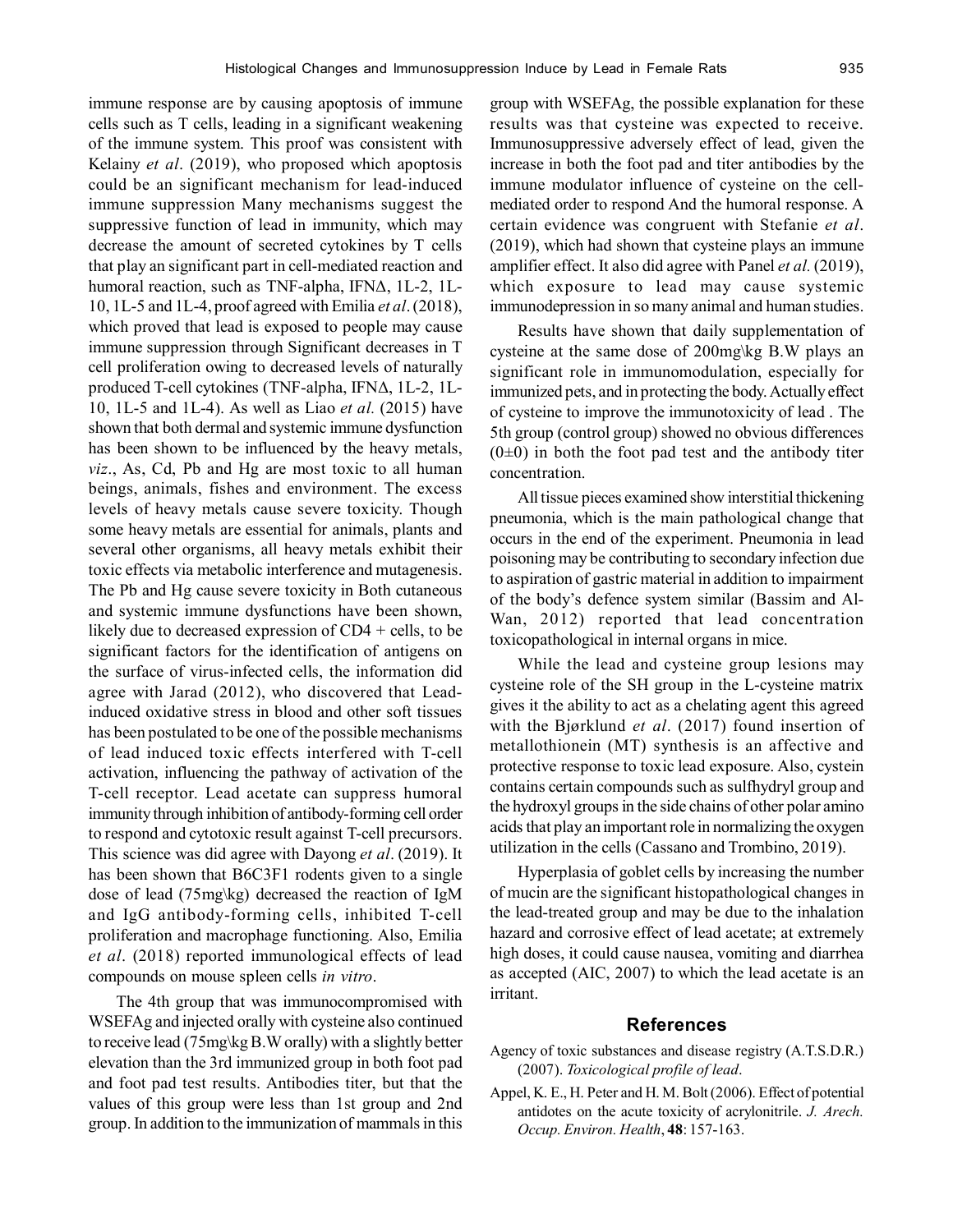- Bassim M. Jwad and M. Al-Wan (2012). Toxicopathological effects of lead acetate on the brain of male mice. *The Iraqi Journal of Veterinary Medicine (IJVM)*, **36** : 340-346.
- Batra, N., B. Nehru and M. P. Bansal (2004). Reproductive potential of male Portan rats exposed to various levels of lead with regard to zinc status. *Brit. J Nutr*., **91**: 387-391.
- Bjørklund, G., M. Dadar, J. Mutter and J. Aaseth (2017). The toxicology of mercury: Current research and emerging trends. *Environmental Research*, **159** : 545-554.
- Breitkreutz, R., S. Holm, N. Pittak, M. Beichert, A. Babylon, J. Yodoi and W. Dro¨ ge (2000a). Massive loss of sulfur in HIV infection. *J. AIDS Res. Hum. Retroviruses*, **16**: 203– 209.
- Cassano, R. and S. Trombino (2019). Solid Lipid Nanoparticles Based on L-Cysteine for Progesterone Intravaginal Delivery. *International Journal of Polymer Science*.
- Dahliatul Qosimah, Dhita Evi Aryani, Ma. Asuncion Guiang Beltran and Aulanni'am Aulanni'am (2019). Diabetes sepsis on Wistar rat strain (*Rattus norvegicus*) induced by streptozotocin and bacteria *Staphylococcus aureus*. *Veterinary World*, EISSN: 2231-0916 .
- Dayong, Wu, Erin D. Lewis and Munyong Pae (2019). Nutritional Modulation of Immune Function : Analysis of Evidence, Mechanisms and Clinical Relevance. *Front. Immunol*., 15 January 201.
- Emilia Metryka, Karina Chibowska nd Izabela Gutowska (2018). Lead (Pb) Exposure Enhances Expression of Factors Associated with Inflammation. *Int J Mol Sci.*, **19(6)** : 1813.
- Ghezzi, P., K. V. Lemley, J. P. Andrus, S. C. De Rosa, A. Holmgren, D. Jones and N. Kaplowitz (2019). Cysteine/Glutathione Deficiency: A Significant and Treatable Corollary of Disease. In : *The Therapeutic Use of N-Acetylcysteine (NAC) in Medicine* (pp. 349-386). Adis, Singapore.
- Gidlow, D. (2004). Lead toxicity. *Occup. Med. (Lond)*, **54**: 76- 81.
- Jayaprakash, K., M. Govarthanan, R. Mythili, T. Selvankumar and Y. C. Chang (2019). Bioaugmentation and Biostimulation Remediation Technologies for Heavy Metal Lead Contaminant. *Microbial Biodegradation of Xenobiotic Compounds*, **24**.
- Jarad, A. S. (2012). Protective effect of Garlic against lead acetate toxicity in some biochemical and histopathological parameters in rats. *Al-Anbar J. Vet. Sci*., **5(1)**.
- Jian Lu, Qi-Yang Wang and Jia-Gen Sheng (2019). Exosomes in the Repair of Bone Defects: Next- Generation Therapeutic Tools for the Treatment of Nonunion. *BioMed Research International* Vol. 2019, Article ID 1983131, 11 pages.
- Kelainy, E. G., I. M. I. Laila and S. R. Ibrahim (2019). The effect of ferulic acid against lead-induced oxidative stress and DNA damage in kidney and testes of rats. *Environmental Science and Pollution Research*, **26(31)** : 31675-31684.
- Kim, J. H., J. H. Chang and H. S. Choi (2016). The association between serum lead and total immunoglobulin E levels

according to allergic sensitization. *Am J Rhinol Allergy*, **30** : e48–e52.

- Kirk, J. M. (2008). Neonatal jaundice: a critical review of the role and practice of bilirubin analysis*. Annals of Clinical Biochemistry*, **45(5)** : 452–462. doi:10.1258/ acb.2008.008076.
- Kristich, C. J., Y. H. Li, D. G. Cvitkovitch and G. M. Dunny (2004). Esp-independent biofilm formation by *Enterococcus faecalis*. *J. Bacteriol.* **186** : 154-163.
- Liao, L. M., M. C. Friesen, Y. B. Xiang, H. Cai, D. H. Koh, B. T. Ji, G. Yang, H. L. Li, S. J. Locke, N. Rothman, W. Zheng, Y. T. Gao, X. O. Shu and M. P. Purdue (2015). Occupational lead exposure and associations with selected cancers: the Shanghai Men's and Women's Health Study Cohorts. *Environ Health Perspect*., **124** : 97–103.
- Luna, L. G. and Lee (1968). Manual of Histological Staining Methods of the Armed Forces institutes of Pathology. 3rd ed. Mc Grow-Hill Book Company, New York.
- Masao Hashimoto, Se Jin Im, Koichi Araki and Rafi Ahmed (2019). Cytokine-Mediated Regulation of CD8 T-Cell Responses During Acute and Chronic Viral Infection. Emory Vaccine Center and Department of Microbiology and Immunology, Emory University School of Medicine, Atlanta, Georgia 30322.
- Minich, D. M. and B. I. Brown (2019). A review of dietary (Phyto) nutrients for glutathione support. *Nutrients*, **11(9)** : 2073.
- Mohamed, A., Y. Chen, H. Wu, J. Liao, B. Cheng and Q. Lu (2019). Therapeutic advances in the treatment of SLE. *International Immunopharmacology*, **72** : 218-223.
- Parodi, P. W. (2007). A role for milk proteins and their peptides in cancer prevention. *Current Pharmaceutical Design*, **13(8)** : 813-828.
- Penny Bryant Martin Pabst (2015). *In Vitro* and *In Vivo* Evaluation of Cysteine Rebridged Trastuzumab–MMAE Antibody Drug Conjugates with Defined Drug-to-Antibody Ratios. *Bioconjugate Chemistry*, **25** : 3, 460- 469.
- Pranav Kumar Prabhaka (2011). Mechanism of action of natural products used in the treatment of diabetes mellitus. *Chinese Journal of Integrative Medicine* **17** : 563.
- Reitman, S. and S. Frankel (1957). A Colorimetric Method for the Determination of Serum Glutamic Oxalacetic and Glutamic Pyruvic Transaminases. *American Journal of Clinical Pathology*, **28(1)** : 56–63. doi:10.1093/ajcp/ 28.1.56 .
- SAS (2001). Sas/Statistical users guide for personal computer. release 6.18.SAS INSTITUTE, INC., CARY, N, C., USA.
- Sevgi, M., A. Toklu, D. Vecchio and M. R. Hamblin (2013). Topical antimicrobials for burn infections–an update. *Recent patents on anti-infective drug discovery*, **8(3)** : 161-197.
- Stefanie Gier, Matthias Lermen, Manfred J. Schmitt and Frank Breinig (2019). Substitution of cysteines in the yeast viral